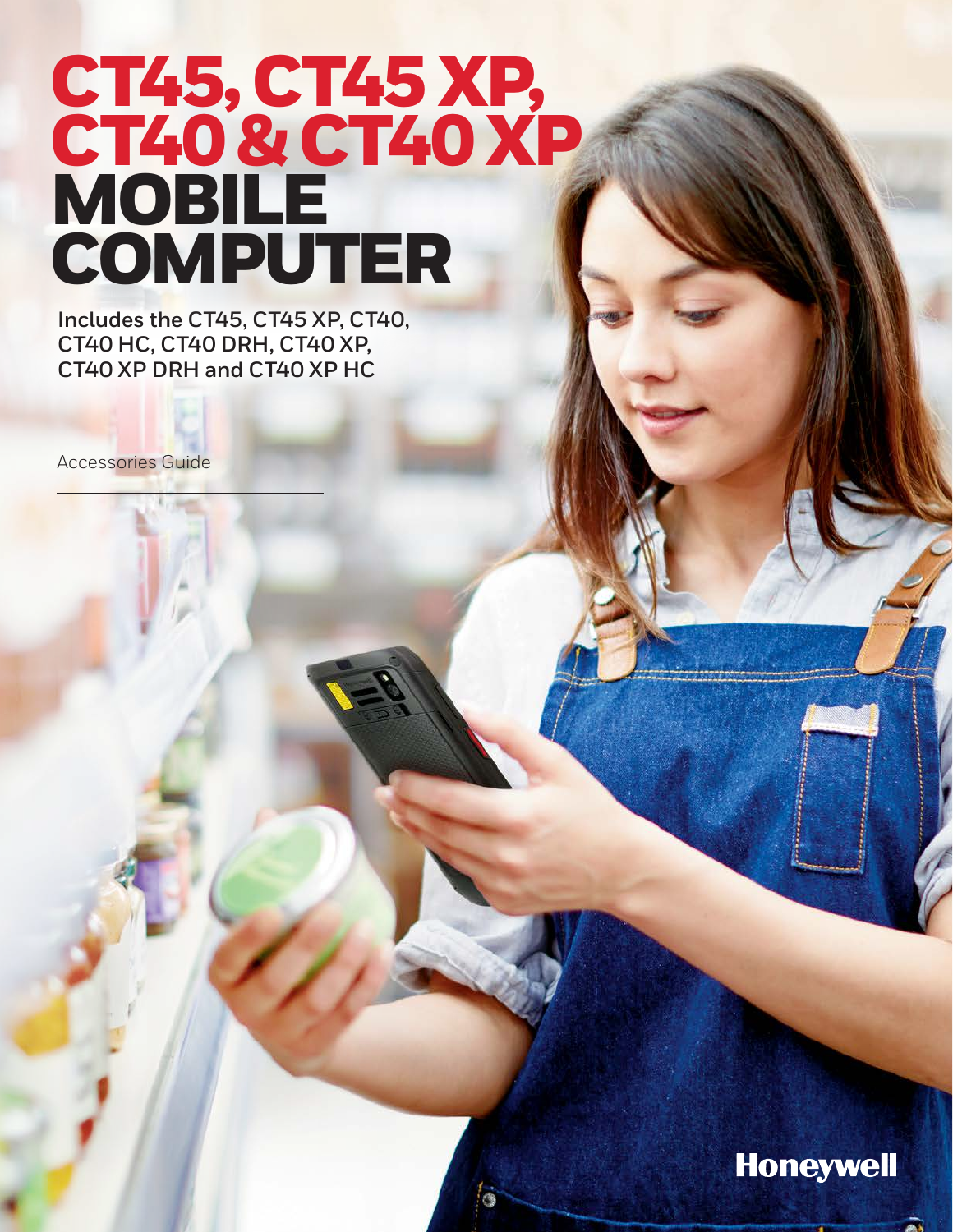## TABLE OF CONTENTS

## **[Chargers](#page-3-0)**

- Booted Universal Docks for Charging CT45 and CT40 Product Family
- Non-Booted Universal Docks for Charging CT45 and CT40 Product Family
- [Booted and Non-Booted Universal Docks for Healthcare](#page-8-0)
- **[Mobile](#page-9-0)**
- **Power Supply**
- **[Scan Handles](#page-12-0)**
- **[Soft Goods](#page-12-1)**
- **[Accessories](#page-13-0)**
- **[AC Line Cords](#page-14-0)**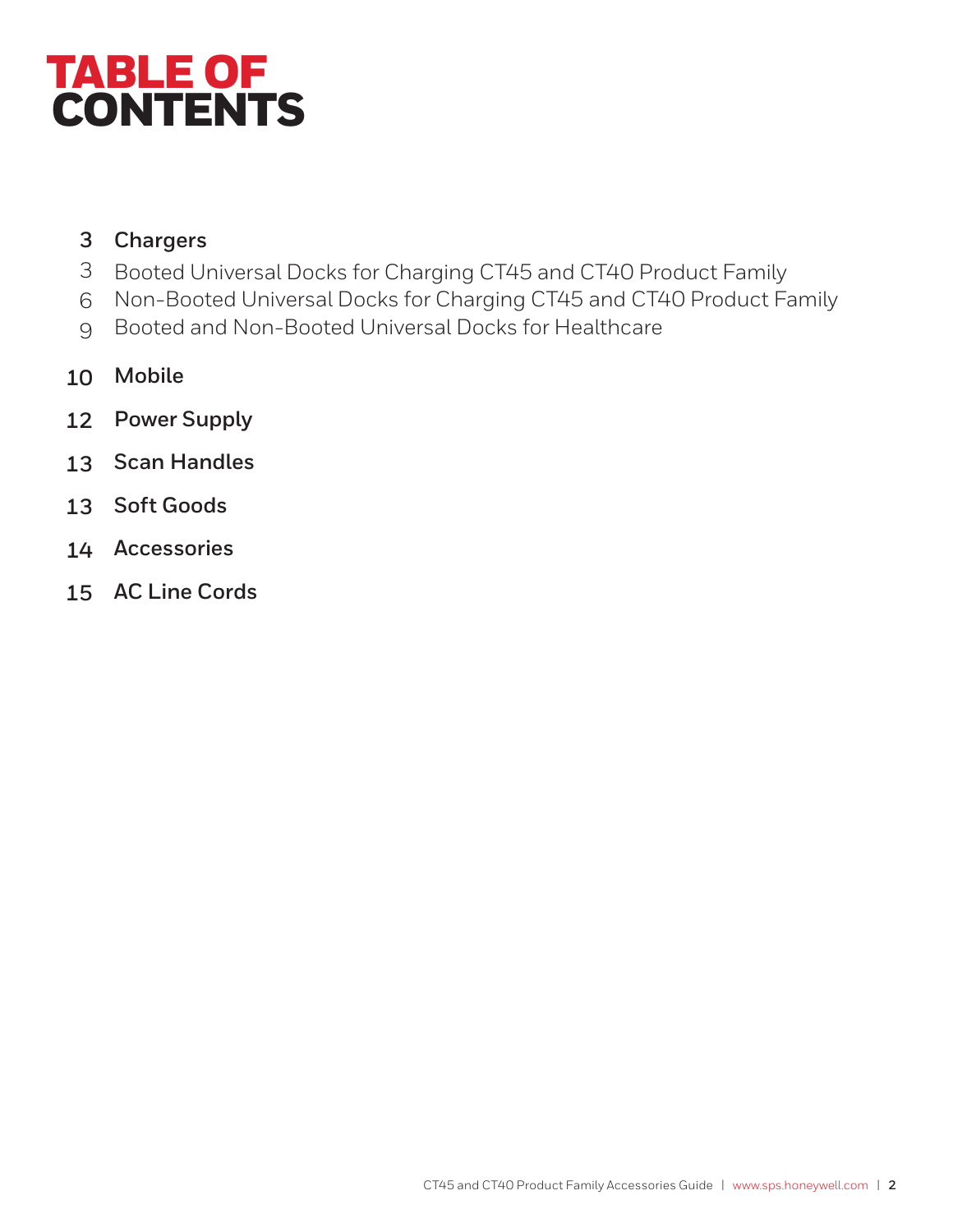## CHARGERS

## **Booted Universal Docks for Charging CT45 and CT40 Product Family**



#### **Standard CT40/CT45 5 Bay Booted Charge Base**

For charging up to 4pcs of CT45/CT40/ CT45XP/CT40XP and 4pcs of CT40 batteries. Kit includes 5 bay universal dock, booted CT40 cup, CT40 battery cup, and power adapter. Power cord must be ordered separately.



CT45-5CB-UVB-BAT-3 CT45-5CB-UVB-0 CT45-5CB-UVB-1

## **CT40/CT45 5 Bay Booted Charge Base (UK)**

For charging up to 4pcs of CT45/CT40/CT45XP/ CT40XP and 4pcs of CT40 batteries. Kit includes 5 bay universal dock, booted CT40 cup, CT40 battery cup, power adapter and UK power cord.



CT45-5CB-UVB-2 CT45-5CB-UVB-3 CT40-CB-UVB-0

#### **CT40/CT45 5 Bay Booted Charge Base with Terminal Cup Only (EU)**

For charging up to 5pcs of CT45/CT40/CT45XP/ CT40XP. Kit includes 5 bay universal dock, booted CT40 cup, power adapter and EU Power cord.



#### **CT40 Booted Charge Base (U.S.)**

For recharging up to four computers with protective boot (CT40-PB-00, CT40-PB-XP, or CT45-PB-1). Kit includes 4-bay charger, power supply and U.S. power cord.



CT45-5CB-UVB-BAT-0 CT45-5CB-UVB-BAT-1 CT45-5CB-UVB-BAT-2

#### **CT40/CT45 5 Bay Booted Charge Base (U.S.)**

For charging up to 4pcs of CT45/CT40/CT45XP/ CT40XP and 4pcs of CT40 batteries. Kit includes 5 bay universal dock, booted CT40 cup, CT40 battery cup, power adapter and US power cord.



#### **Standard CT40/CT45 5 Bay Booted Charge Base with Terminal Cup Only**

For charging up to 5pcs of CT45/CT40/ CT45XP/CT40XP. Kit includes 5 bay universal dock, booted CT40 cup, power adapter. Power cord must be ordered separately.



### **CT40/CT45 5 Bay Booted Charge Base with Terminal Cup Only (UK)**

For charging up to 5pcs of CT45/CT40/CT45XP/ CT40XP. Kit includes 5 bay universal dock, booted CT40 cup, power adapter and UK Power cord.



CT40-CB-UVB-1 CT40-CB-UVB-2 CT40-CB-UVB-3

#### **CT40 Booted Charge Base (EU)**

For recharging up to four computers with protective boot (CT40-PB-00, CT40-PB-XP, or CT45-PB-1). Kit includes 4-bay charger, power supply and EU power cord.



#### **CT40/CT45 5 Bay Booted Charge Base (EU)**

For charging up to 4pcs of CT45/CT40/CT45XP/ CT40XP and 4pcs of CT40 batteries. Kit includes 5 bay universal dock, booted CT40 cup, CT40 battery cup, power adapter and EU power cord.



#### **CT40/CT45 5 Bay Booted Charge Base with Terminal Cup Only (U.S.)**

For charging up to 5pcs of CT45/CT40/CT45XP/ CT40XP. Kit includes 5 bay universal dock, booted CT40 cup, power adapter and US Power cord.



#### **Standard CT40 Booted Charge Base**

For recharging up to four computers with protective boot (CT40-PB-00, CT40-PB-XP, or CT45-PB-1). Kit includes 4-bay charger and power supply. Power cord must be ordered separately.



## **CT40 Booted Charge Base (UK)**

For recharging up to four computers with protective boot (CT40-PB-00, CT40-PB-XP, or CT45-PB-1). Kit includes 4-bay charger, power supply and UK power cord.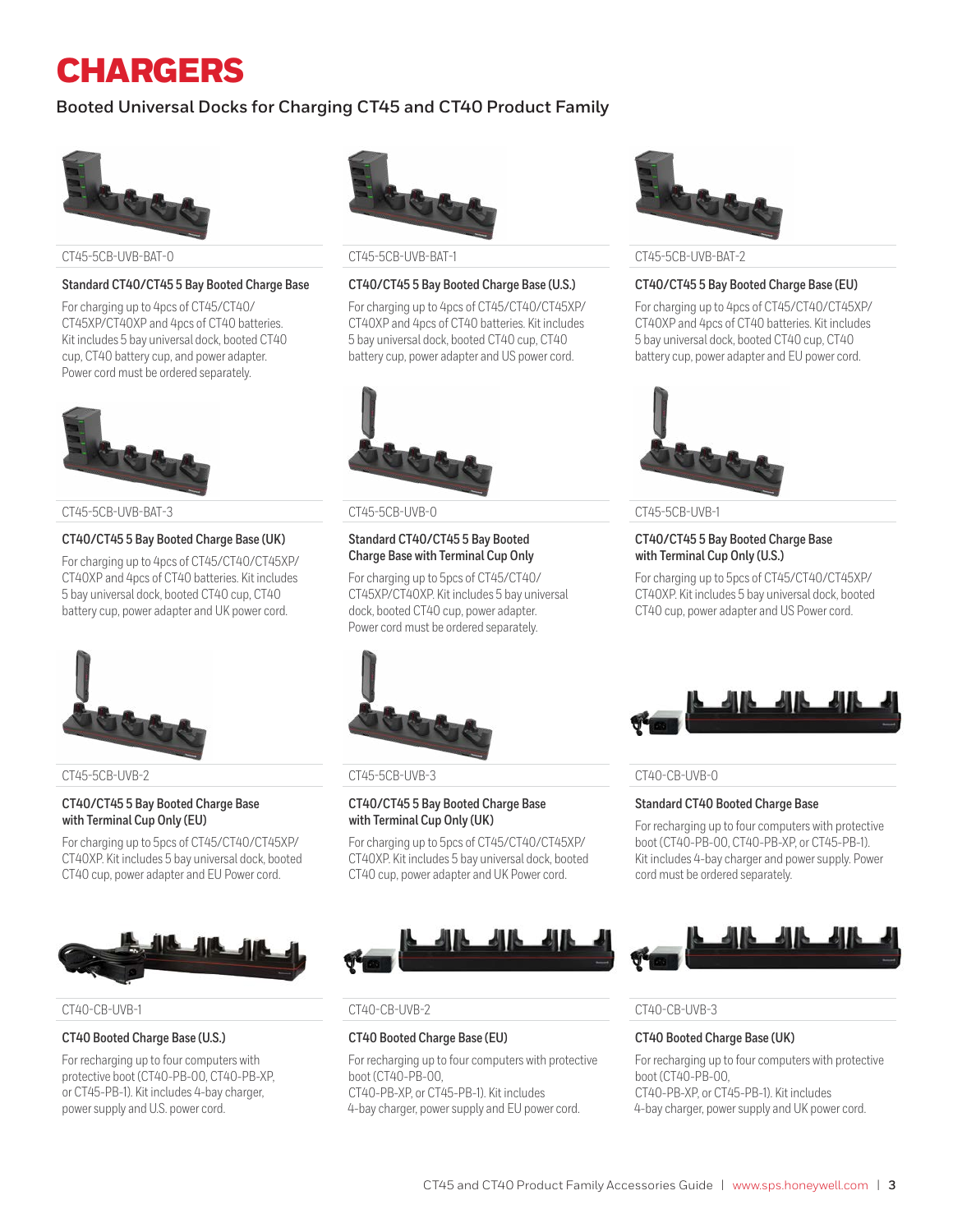## <span id="page-3-0"></span>**Booted Universal Docks for Charging CT45 and CT40 Product Family**



#### **Standard CT40 Booted Net Base**

For Ethernet communications and recharging up to four computers with protective boot (CT40-PB-00, CT40-PB-XP, or CT45-PB-1). Kit includes net base and power supply. Power cord must be ordered separately.



#### CT40-NB-UVB-0 CT40-NB-UVB-1 CT40-NB-UVB-2

### **CT40 Booted Net Base (U.S.)**

For Ethernet communications and recharging up to four computers with protective boot (CT40-PB-00, CT40-PB-XP, or CT45-PB-1). Kit includes net base, power supply and U.S. power cord.



#### **CT40 Booted Net Base (EU)**

For Ethernet communications and recharging up to four computers with protective boot (CT40-PB-00, CT40-PB-XP, or CT45-PB-1). Kit includes net base, power supply and EU power cord.



#### **CT40 Booted Net Base (UK)**

For Ethernet communications and recharging up to four computers with protective boot (CT40-PB-00, CT40-PB-XP, or CT45-PB-1). Kit includes net base, power supply and UK power cord.



CT40-NB-UVB-3 CT40-EB-UVB-0 CT40-EB-UVB-1

## **Standard CT40 Booted Ethernet Base**

For recharging computer with protective boot (CT40-PB-00, CT40-PB-XP, or CT45-PB-1), battery and Ethernet communications. Kit includes Ethernet home base and power supply. Power cord must be ordered separately. Supports USB client via USB Type B connector.



## **CT40 Booted Ethernet Base (U.S.)**

For recharging computer with protective boot (CT40-PB-00, CT40-PB-XP, or CT45-PB-1), battery and Ethernet communications. Kit includes Ethernet home base, power supply and U.S. power cord. Supports USB client via USB Type B connector.



#### CT40-EB-UVB-2 CT40-EB-UVB-3 CT40-HB-UVB-0

#### **CT40 Booted Ethernet Base (EU)**

For recharging computer with protective boot (CT40-PB-00, CT40-PB-XP, or CT45-PB-1), battery and Ethernet communications. Kit includes Ethernet home base, power supply and EU power cord. Supports USB client via USB Type B connector.



#### **CT40 Booted Ethernet Base (UK)**

For recharging computer with protective boot (CT40-PB-00, CT40-PB-XP, or CT45-PB-1), battery and Ethernet communications. Kit includes Ethernet home base, power supply and UK power cord. Supports USB client via USB Type B connector.



#### **Standard CT40 Booted Home Base**

For recharging computer with protective boot (CT40-PB-00, CT40-PB-XP, or CT45-PB-1) and a spare battery. Kit includes home base and power supply. Power cord must be ordered separately. Supports USB client via USB Type B connector.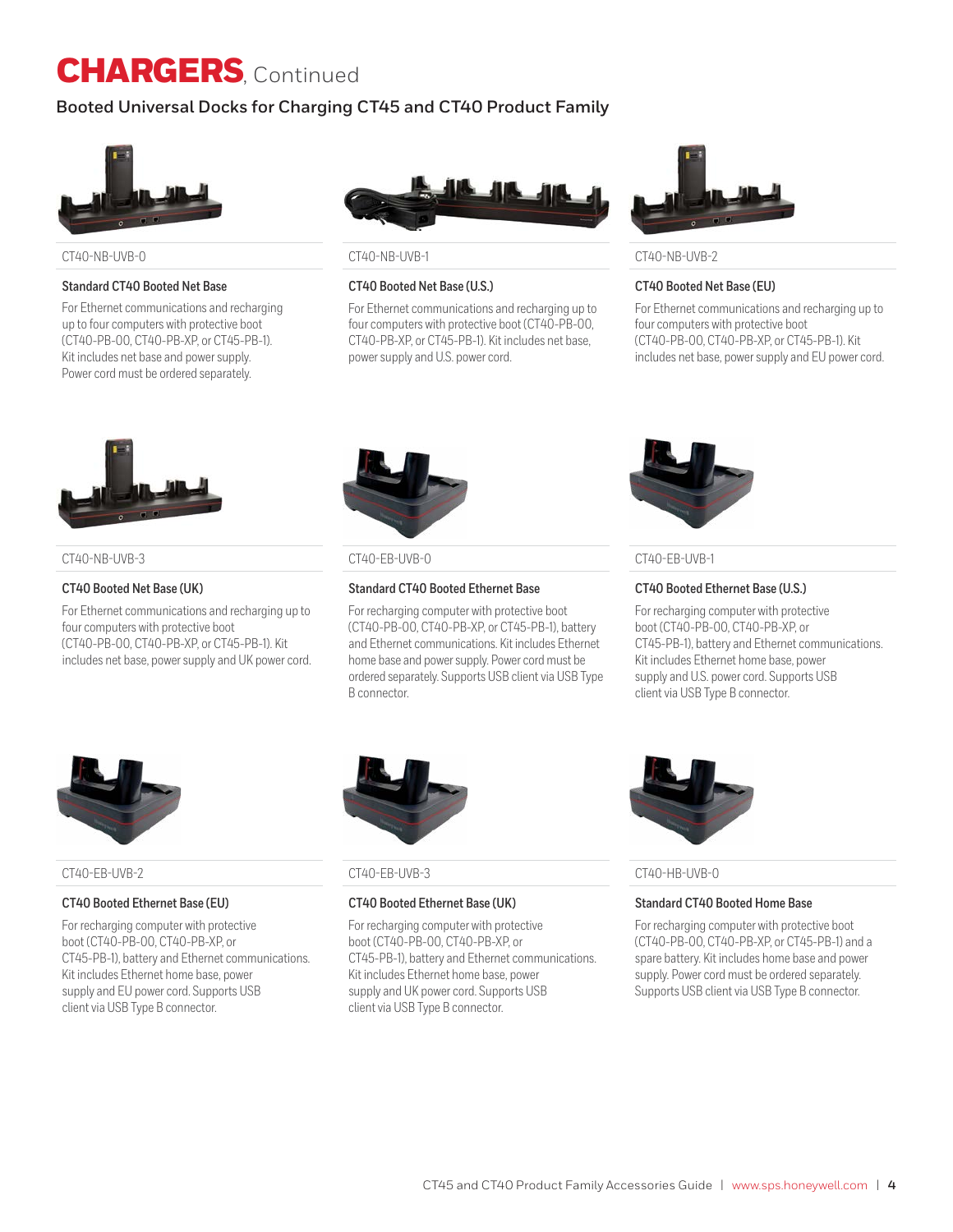## **Booted Universal Docks for Charging CT45 and CT40 Product Family**



### **CT40 Booted Home Base (U.S.)**

For recharging computer with protective boot (CT40-PB-00, CT40-PB-XP, or CT45-PB-1) and a spare battery. Kit includes home base, power supply and U.S. power cord. Supports USB client via USB Type B connector.



#### CT40-DB-UVB-0 CT40-DB-UVB-1 CT40-DB-UVB-2

#### **Standard CT40 Booted Display Dock**

For recharging computer with protective boot (CT40-PB-00, CT40-PB-XP, or CT45-PB-01), connection with an external display, extending I/O for HDMI, Ethernet communications and three USB ports. Kit includes display base and power supply. Power cord must be ordered separately.



CT40-HB-UVB-1 CT40-HB-UVB-2 CT40-HB-UVB-3

#### **CT40 Booted Home Base (EU)**

For recharging computer with protective boot (CT40-PB-00, CT40-PB-XP, or CT45-PB-1) and a spare battery. Kit includes home base, power supply and EU power cord. Supports USB client via USB Type B connector.



#### **CT40 Booted Display Dock (U.S.)**

For recharging computer with protective boot (CT40-PB-00, CT40-PB-XP, or CT45-PB-1), connection with an external display, extending I/O for HDMI, Ethernet communications and three USB ports. Kit includes display base, power supply and U.S. power cord.



#### **CT40 Booted Home Base (UK)**

For recharging computer with protective boot (CT40-PB-00, CT40-PB-XP, or CT45-PB-1) and a spare battery. Kit includes home base, power supply and UK power cord. Supports USB client via USB Type B connector.



#### **CT40 Booted Display Dock (EU)**

For recharging computer with protective boot (CT40-PB-00, CT40-PB-XP, or CT45-PB-1), connection with an external display, extending I/O for HDMI, Ethernet communications and three USB ports. Kit includes display base, power supply and EU power cord.



#### CT40-DB-UVB-3

#### **CT40 Booted Display Dock (UK)**

For recharging computer with protective boot (CT40-PB-00, CT40-PB-XP, or CT45-PB-1), connection with an external display, extending I/O for HDMI, Ethernet communications and three USB ports. Kit includes display base, power supply and UK power cord.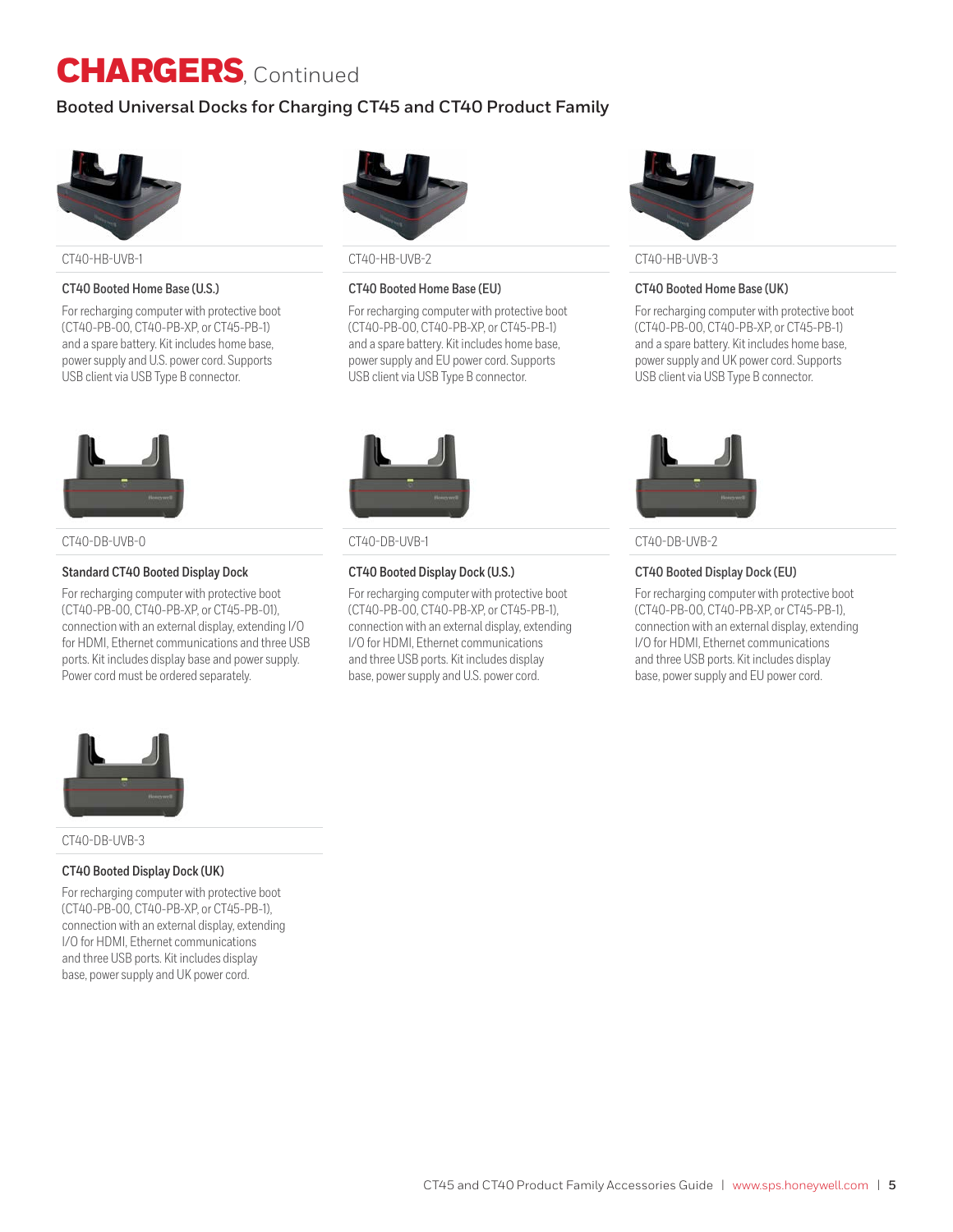## **Non-Booted Universal Docks for Charging CT45 and CT40 Product Family**



#### **Standard CT40/CT45 5 Bay Non-booted Charge Base**

For charging up to 4pcs of CT45/CT40/ CT45XP/CT40XP and 4pcs of CT40 batteries. Kit includes 5 bay universal dock, non-booted CT40 cup, CT40 battery cup, and power adapter. Power cord must be ordered separately.



CT45-5CB-UVN-BAT-3 CT45-5CB-UVN-0 CT45-5CB-UVN-1

#### **CT40/CT45 5 Bay Non-booted Charge Base (UK)**

For charging up to 4pcs of CT45/CT40/CT45XP/ CT40XP and 4pcs of CT40 batteries. Kit includes 5 bay universal dock, non-booted CT40 cup, CT40 battery cup, power adapter and UK power cord.



CT45-5CB-UVN-BAT-0 CT45-5CB-UVN-BAT-1 CT45-5CB-UVN-BAT-2

#### **CT40/CT45 5 Bay Non-booted Charge Base (U.S.)**

For charging up to 4pcs of CT45/CT40/CT45XP/ CT40XP and 4pcs of CT40 batteries. Kit includes 5 bay universal dock, non-booted CT40 cup, CT40 battery cup, power adapter and US power cord.



#### **Standard CT40/CT45 5 Bay Non-booted Charge Base with Terminal Cup Only**

For charging up to 5pcs of CT45/CT40/ CT45XP/CT40XP. Kit includes 5 bay universal dock, non-booted CT40 cup, power adapter. Power cord must be ordered separately.



#### CT45-5CB-UVN-2 CT45-5CB-UVN-3 CT40-CB-UVN-0

#### **CT40/CT45 5 Bay Non-booted Charge Base with Terminal Cup Only (UK)**

For charging up to 5pcs of CT45/CT40/CT45XP/ CT40XP. Kit includes 5 bay universal dock, nonbooted CT40 cup, power adapter and UK power cord.



## CT40-CB-UVN-1 CT40-CB-UVN-2 CT40-CB-UVN-3

## **CT40 Non-Booted Charge Base (EU)**

For recharging up to four computers only. Kit includes 4-bay charger, power supply and EU power cord.



#### **CT40/CT45 5 Bay Non-booted Charge Base (EU**)

For charging up to 4pcs of CT45/CT40/CT45XP/ CT40XP and 4pcs of CT40 batteries. Kit includes 5 bay universal dock, non-booted CT40 cup, CT40 battery cup, power adapter and EU power cord.



#### **CT40/CT45 5 Bay Non-booted Charge Base with Terminal Cup Only (U.S.)**

For charging up to 5pcs of CT45/CT40/CT45XP/ CT40XP. Kit includes 5 bay universal dock, nonbooted CT40 cup, power adapter and US power cord.



#### **Standard CT40 Non-Booted Charge Base**

For recharging up to four computers only. Kit includes 4-bay charger and power supply. Power cord must be ordered separately.



## **CT40 Non-Booted Charge Base (UK)**

For recharging up to four computers only. Kit includes 4-bay charger, power supply and UK power cord.

#### **CT40/CT45 5 Bay Non-booted Charge Base with Terminal Cup Only (EU)**

For charging up to 5pcs of CT45/CT40/CT45XP/ CT40XP. Kit includes 5 bay universal dock, nonbooted CT40 cup, power adapter and EU power cord.



## **CT40 Non-Booted Charge Base (U.S.)**

For recharging up to four computers only. Kit includes 4-bay charger, power supply and U.S. power cord.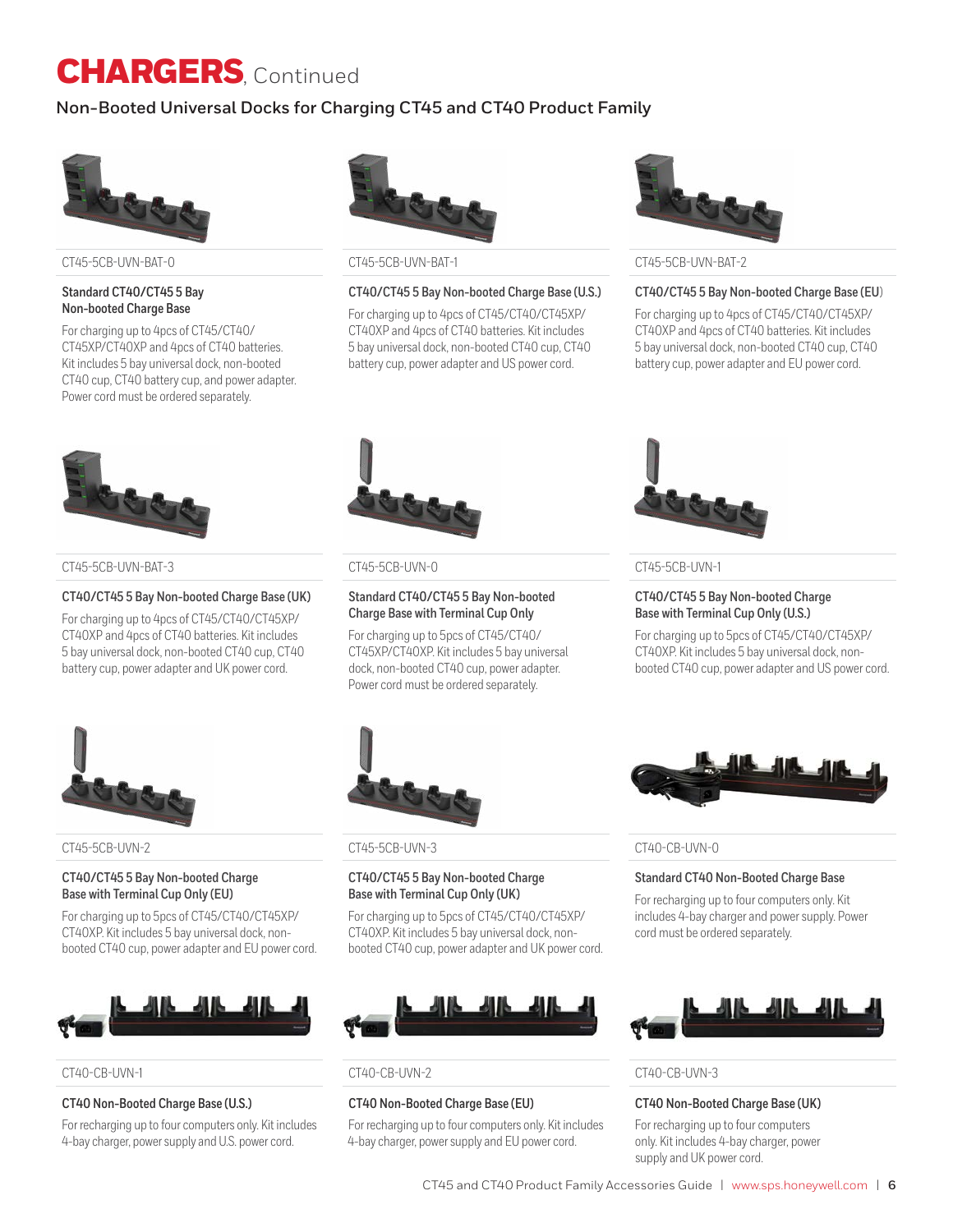## **Non-Booted Universal Docks for Charging CT45 and CT40 Product Family**



#### CT40-NB-UVN-0 CT40-NB-UVN-1 CT40-NB-UVN-2

#### **Standard CT40 Non-Booted Net Base**

For Ethernet communications and recharging up to four computers (no boots). Kit includes net base and power supply. Power cord must be ordered separately.



#### **CT40 Non-Booted Net Base (U.S.)**

For Ethernet communications and recharging up to four computers (no boots). Kit includes net base, power supply and U.S. power cord.



### **CT40 Non-Booted Net Base (UK)**

For Ethernet communications and recharging up to four computers (no boots). Kit includes net base, power supply and UK power cord.



CT40-NB-UVN-3 CT40-EB-UVN-0 CT40-EB-UVN-1

## **Standard CT40 Non-Booted Ethernet Base**

For recharging computer, battery and Ethernet communications. Kit includes Ethernet home base and power supply. Power cord must be ordered separately. Supports USB client via USB Type B connector.



**CT40 Non-Booted Net Base (EU)**

For Ethernet communications and recharging up to four computers (no boots). Kit includes net base, power supply and EU power cord.

15. JUN

For recharging computer, battery and Ethernet communications. Kit includes Ethernet home base, power supply and U.S. power cord. Supports USB client via USB Type B connector.



#### **CT40 Non-Booted Ethernet Base (EU)**

For recharging computer, battery and Ethernet communications. Kit includes Ethernet home base, power supply and EU power cord. Supports USB client via USB Type B connector.



#### **CT40 Non-Booted Home Base (U.S.)**

For recharging computer and one spare battery. Kit includes home base, power supply and U.S. power cord. Supports USB client via USB Type B connector.



CT40-EB-UVN-2 CT40-EB-UVN-3 CT40-HB-UVN-0

#### **CT40 Non-Booted Ethernet Base (UK)**

For recharging computer, battery and Ethernet communications. Kit includes Ethernet home base, power supply and UK power cord. Supports USB client via USB Type B connector.



CT40-HB-UVN-1 CT40-HB-UVN-2 CT40-HB-UVN-3

#### **CT40 Non-Booted Home Base (EU)**

For recharging computer and one spare battery. Kit includes home base, power supply and EU power cord. Supports USB client via USB Type B connector.



#### **Standard CT40 Non-Booted Home Base**

For recharging computer and one spare battery. Kit includes home base and power supply. Power cord must be ordered separately. Supports USB client via USB Type B connector.



#### **CT40 Non-Booted Home Base (UK)**

For recharging computer and one spare battery. Kit includes home base, power supply and UK power cord. Supports USB client via USB Type B connector.



## **CT40 Non-Booted Ethernet Base (U.S.)**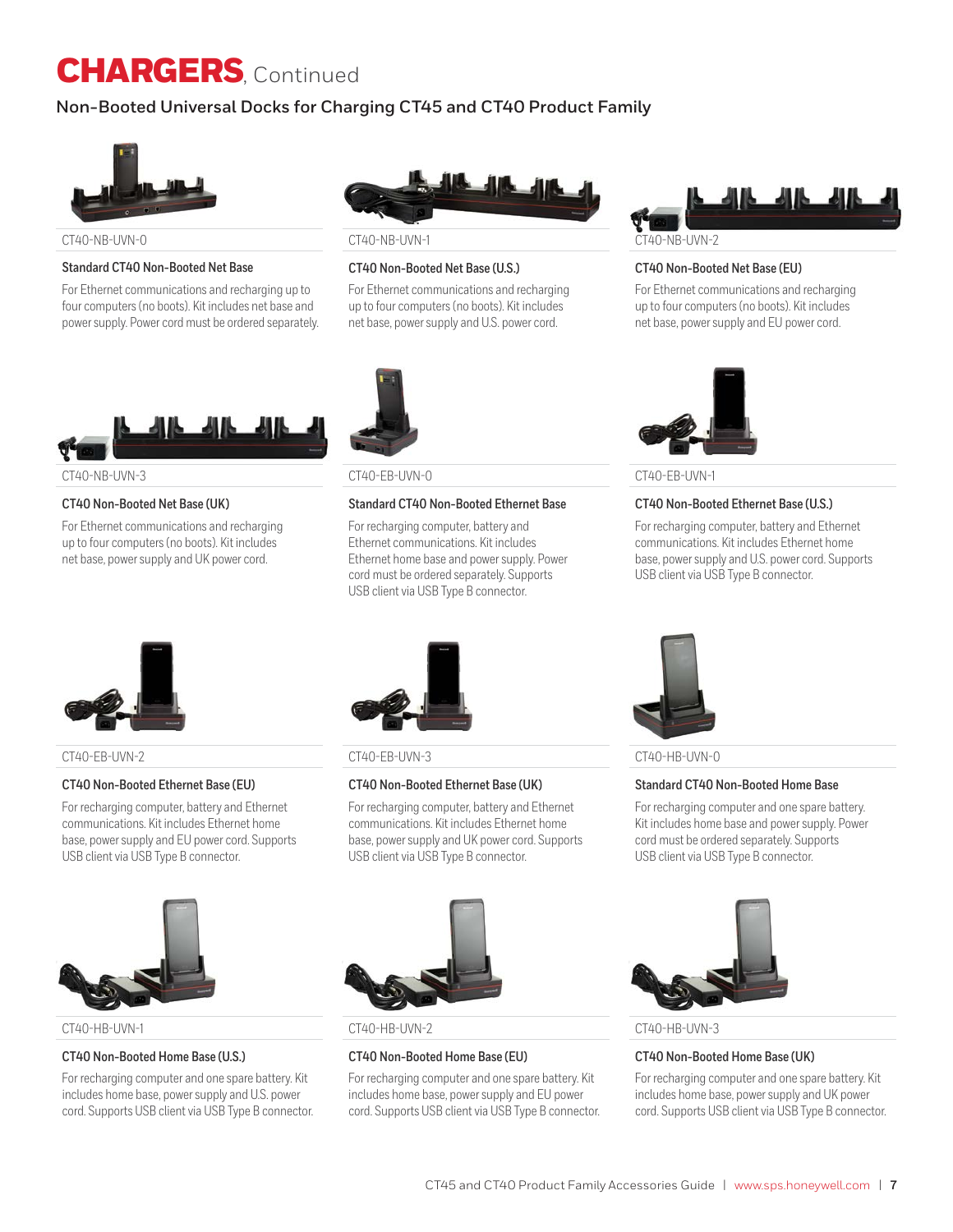## **Non-Booted Universal Docks for Charging CT45 and CT40 Product Family**



CT40-DB-UVN-0 CT40-DB-UVN-1 CT40-DB-UVN-2

#### **Standard CT40 Non-Booted Display Dock**

For recharging computer, connection with an external display, extending I/O for HDMI, Ethernet communications and three USB ports. Kit includes display base and power supply. Power cord must be ordered separately.



#### **CT40 Non-Booted Display Dock (U.S.)**

For recharging computer, connection with an external display, extending I/O for HDMI, Ethernet communications and three USB ports. Kit includes display base, power supply, and U.S. power cord.



### **CT40 Non-Booted Display Dock (EU)**

For recharging computer, connection with an external display, extending I/O for HDMI, Ethernet communications and three USB ports. Kit includes display base, power supply, and EU power cord.



CT40-DB-UVN-3

## **CT40 Non-Booted Display Dock (UK)**

For recharging computer, connection with an external display, extending I/O for HDMI, Ethernet communications and three USB ports. Kit includes display base, power supply, and UK power cord.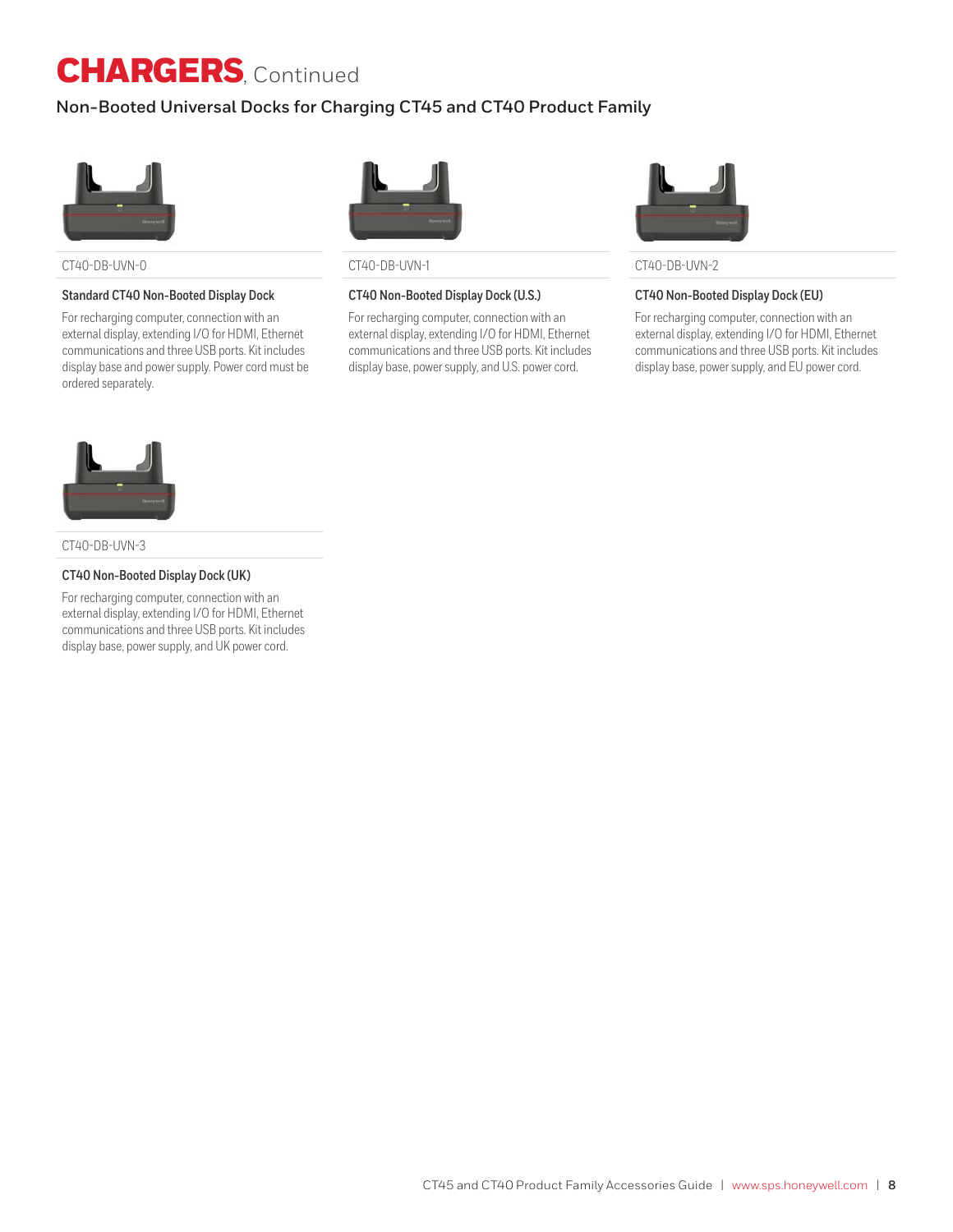## <span id="page-8-0"></span>**Booted and Non-Booted Universal Docks for Healthcare**



### **Standard CT40 Booted HC Net Base**

For Ethernet communications and recharging up to four computers with protective boot. Kit includes 4-bay HC net base and power supply. Power cord must be ordered separately.



CT40-NB-UVB-HC0 CT40-NB-UVN-HC0 CT40-DB-UVB-HC0

#### **Standard CT40 Non-Booted HC Net Base**

For Ethernet communications and recharging up to four computers. Kit includes 4-bay HC net base and power supply. Power cord must be ordered separately.



#### **Standard CT40 Booted HC Display Dock**

For charging a computer with protection boot, connection with an external display, extending I/O for HDMI, Ethernet communications and three USB ports. Kit includes HC display base and power supply. Power cord must be ordered separately.



CT40-DB-UVN-HC0

#### **Standard CT40 Non-Booted HC Display Dock**

For charging the computer, connection with an external display, extending I/O for HDMI, Ethernet communications and three USB ports. Kit includes HC display base and power supply. Power cord must be ordered separately.

## **Battery Version**



#### CT40-QBC-0 CT40-QBC-1 CT40-QBC-2

#### **Standard QBC**

For recharging up to four batteries. Kit includes dock and power supply. Power cord must be ordered separately.



## **QBC (U.S.)**

For recharging up to four batteries. Kit includes dock, power supply and U.S. power cord.



## **QBC (EU)**

For recharging up to four batteries. Kit includes dock, power supply and EU power cord.



CT40-QBC-3

## **QBC (UK)**

For recharging up to four batteries. Kit includes dock, power supply and UK power cord.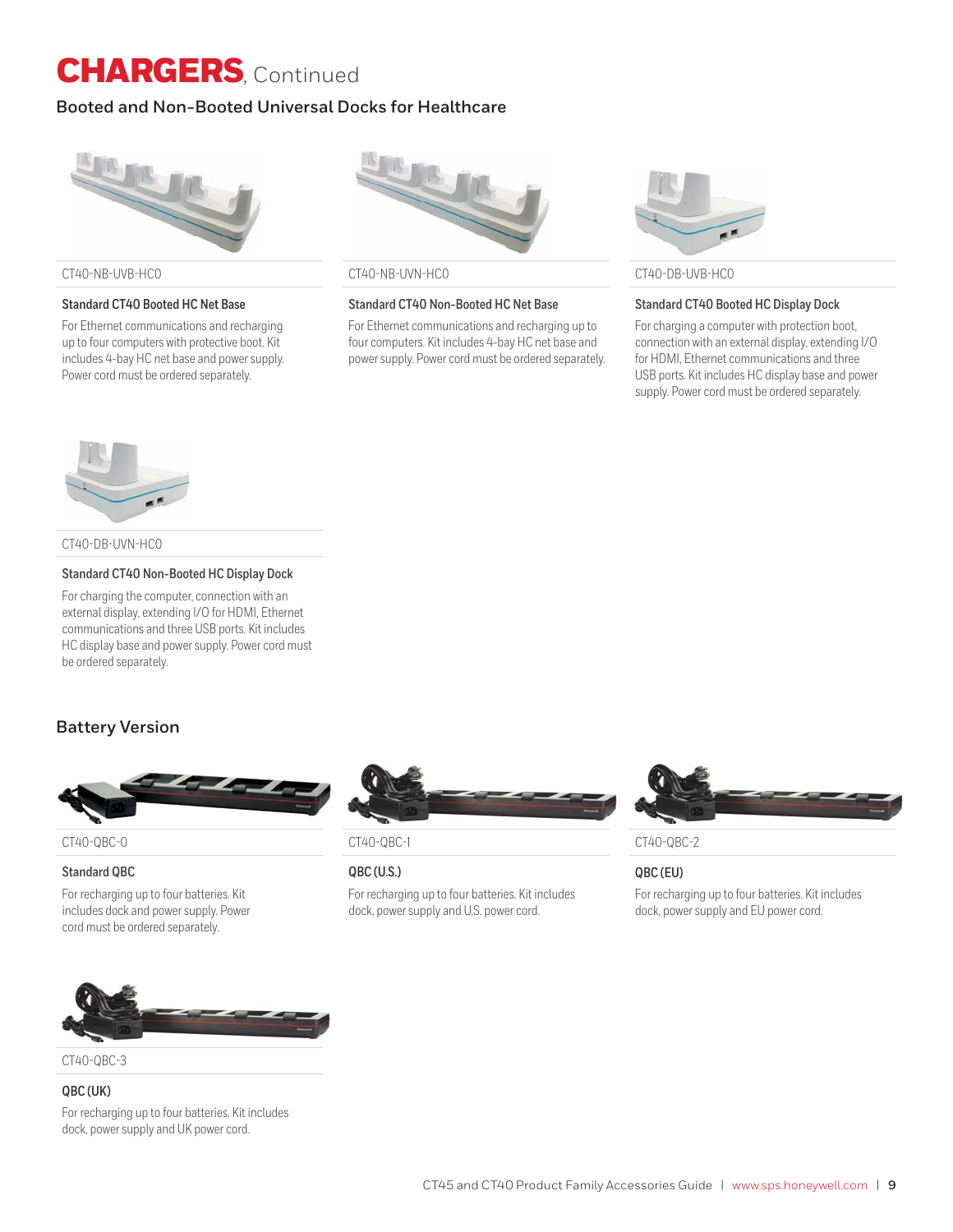## <span id="page-9-0"></span>MOBILE



#### **CT45 Booted and Non-Booted Snap-On Adapter**

Charge CT40, CT40 XP, CT45, CT45 XP with or without protective boot. Provides tethered USB client connectivity. Compatible with hand strap, battery pack and scan handle. Charges mobile computer battery in three hours. Kit includes snap-on adapter with convertible adapter. Optional 50130570-001 (5 V, 2 A) USB power wall adapter sold separately. Remove convertible adapter to charge CT40, CT40 XP, CT45, and CT45 XP with protective boot.



#### CT45-SN-CNV CT40-VD-CNV CT45-VD-CNV

#### **CT40 Booted and Non-Booted Vehicle Dock**

For charging CT40 and CT40 XP with or without protective boot, compatible with hand strap. NFC tag integrated for seamless pairing with mobile computer. Kit includes vehicle dock with convertible adapter. Remove convertible adapter to accommodate with CT40, CT45, CT40 XP and CT45 XP with protective boot.



#### **CT45 Booted and Non-Booted Vehicle Dock**

For charging CT45 and CT45 XP with or without protective boot, compatible with hand strap. NFC tag integrated for seamless pairing with mobile computer. Kit includes vehicle dock with convertible adapter. Remove convertible adapter to accommodate with CT40, CT45, CT40 XP and CT45 XP with protective boot.



CT45-VD-CNV-SPK 50138169-001 50138169-001 50138169-001

#### **CT45 Booted and Non-Booted Vehicle Dock with Extended Speaker**

For charging CT45 and CT45 XP with or without protective boot, compatible with hand strap. NFC tag integrated for seamless pairing with mobile computer. Kit includes vehicle dock with convertible adapter. Remove convertible adapter to accommodate with CT40, CT45, CT40 XP and CT45 XP with protective boot.



**Cigarette Lighter Power Adapter Cable**

Cigarette lighter power adapter, 1.8 mm (0.07 in).



#### **RAM Mount**

Required for vehicle dock or vehicle holder. Consistsof one 12.07 cm (4.75 in) adjustable pivot arm with two 3.8 cm (1.5 in) stainless steel balls and assembly hardware. Requires customersupplied hardware to secure mount to vehicle.



CT40-HDST-35MM CT40-CVT-25MM

**PTT Headset** Enterprise headset with PTT function, 3.5 mm (0.14 in), 1.8 m (5.9 ft) length.



**Audio Cable** 3.5 mm (0.14 in) plug to 2.5 mm (.1 in) socket adapter wire.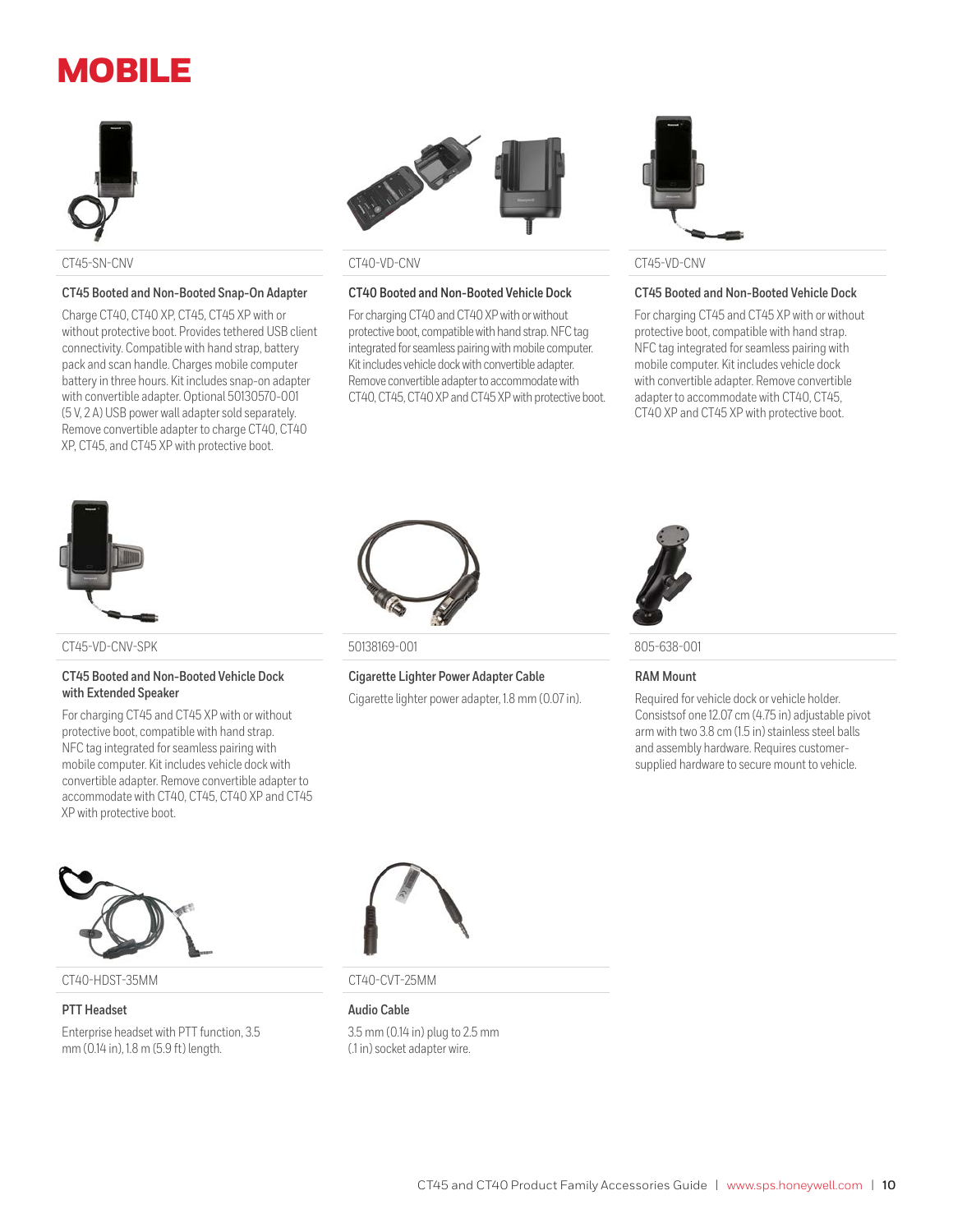## MOBILE, Continued



### **CT40 Booted Universal Cup**

For one computer with protective boot. Dock, power supply and cables must be ordered separately.



CT40-UCP-NHC CT45-SN-IST CT45-VD-IST

#### **CT40 HC Non-Booted Universal Cup**

For one CT40 HC (no protective boot). Dock, power supply and cables must be ordered separately.



#### **CT40 Non-Booted Universal Cup**

For one computer (no protective boot). Dock, power supply and cables must be ordered separately.



**CT45-SN-IST**

CT45 convertible adapter on CT45 Snap-on adapter. A plastic insert can be used with CT40- SN-CNV to accommodate CT45 product family.



#### CT40-UCP-B CT40-UCP-N CT40-UCP-BHC

#### **CT40 HC Booted Universal Cup**

For one CT40 HC with protective boot. Dock, power supply and cables must be ordered separately.



#### **CT45-VD-IST**

CT45 convertible adapter on CT45 Vehicle docks. A plastic insert can be used with CT40- VD-CNV to accommodate CT45 product family.



CT45-BAT-CUP

## **CT40/CT45 Battery Cup**

CT40/CT45 battery cup. Used along with CT45 5 bay charger.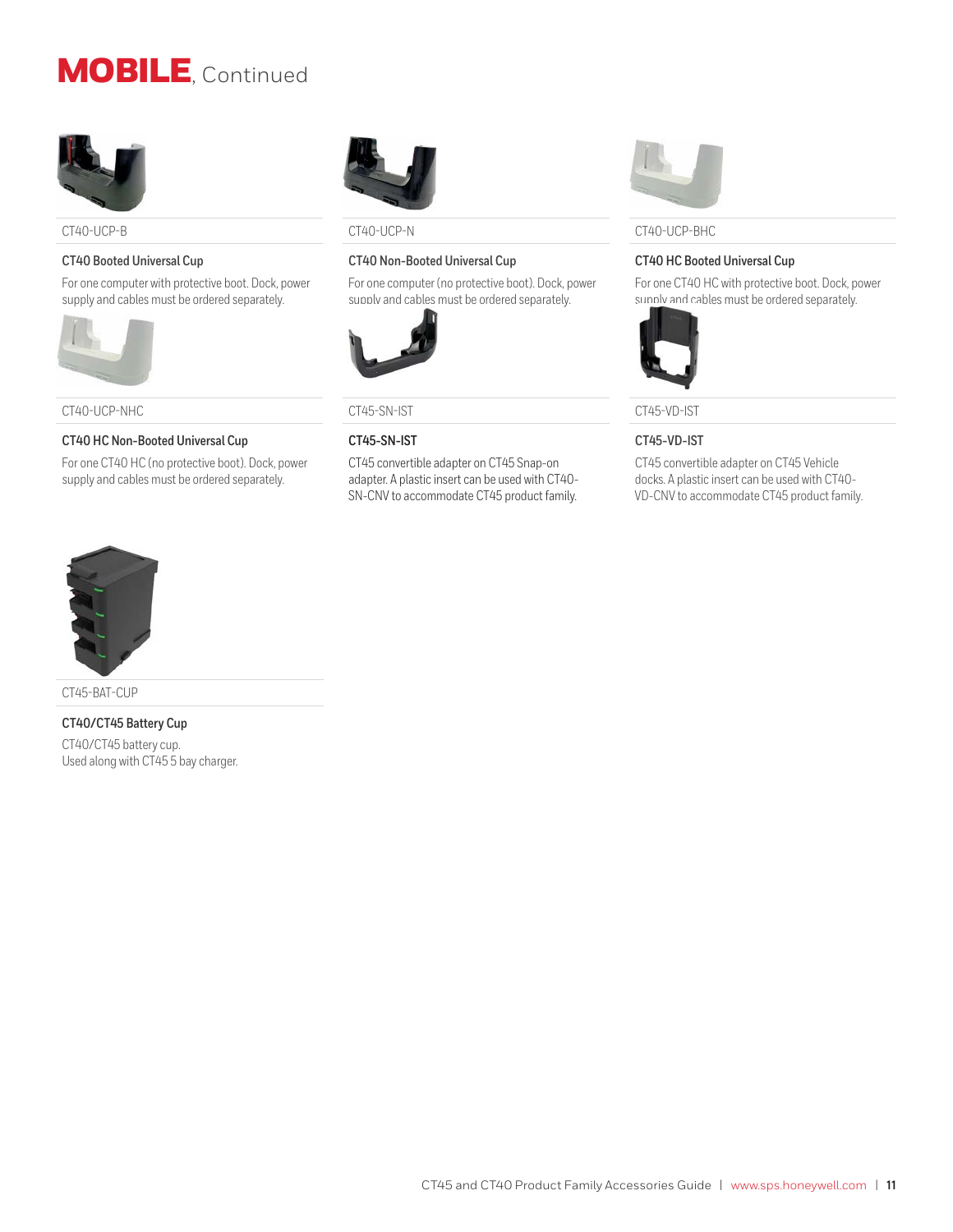## POWER SUPPLY



#### **Spare Battery Pack**

CT40 battery pack, 4020 mAh, for use with CT40 configurations with plastic battery latch button (last two digits in part number begin with **0**: CT40-L\*Nxxxxx**0**x). Cannot be used on CT45 product family.



#### **Spare Battery Pack**

CT40 and CT45 product family battery pack (replacing 318-055-015), 4020 mAh, for use with CT45, CT45 XP, CT40 and CT40 XP configurations with metal battery latch button.



#### **Spare Battery Pack**

CT40 HC and CT40 XP HC battery pack (replacing 318-055-017), 4020 mAh, for use with CT40 HC and CT40XP HC.



#### **Spare Battery Pack**

CT40 disinfectant ready battery pack, 4020 mAh, for use with CT40 disinfectant-ready configurations.



318-055-D67 50121666-001 50121667-001

#### **Desktop Power Supply**

36 W power supply for use with Ethernet home base, charge-only home base and quad battery charger. Requires country-specific line cord to be ordered separately.



#### **Quad Base Power Supply**

84 W power supply for use with four-bay charging base and four-bay net base. Requires countryspecific line cord to be ordered separately.



#### **5 Bay Universal Dock Power Supply**

5 Bay Charger Power Supply, 12V 8.3A, used with 5 bay universal dock power cords.



**Power Plug Adapter Kit**

USB power adapter (5 V, 2 A) kit for snap-on adapter. Includes EU, UK, U.S. and IN plugs.

3007-3408-001 50130570-001 CBL-500-120-S00-05

#### **USB Cable**

Charging and USB communication cable, USB Type A to Type C, 1.2 m (3.9 ft).



CT45-CIGR-1

#### **Cigarette Lighter Adapter**

Charging CT45, CT45XP, CT40 and CT40XP configurations on vehicle. Quick Charge 3.0 compliant. Requires CT45 USB adapter or USB cable to be ordered separately.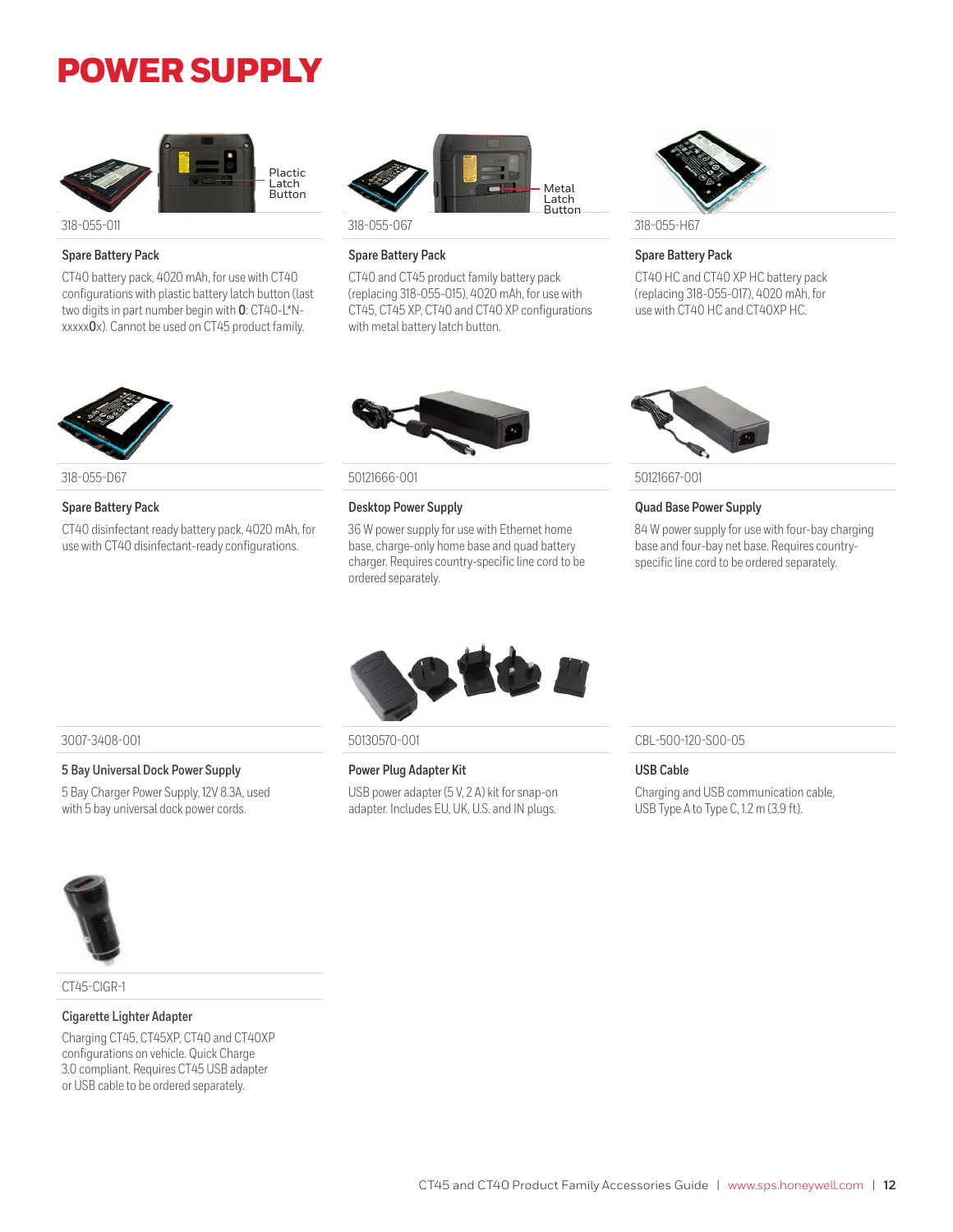## <span id="page-12-0"></span>SCAN HANDLES



#### **Scan Handle, Compatible with Charging Dock**

Snaps easily on or off the CT40 and CT40 XP mobile computers. Compatible with charging docks, hand strap and snap-on adapter.



#### **Scan Handle and TPU Boot**

Kit includes CT40 scan handle and TPU boot. Compatible with all booted charging docks.



CT40-SH-DC CT40-SH-PB CT45-SH-UVN

#### **CT45 Scan Handle, Non-Booted**

Snaps easily on or off the CT45 and CT45 XP. Compatible with charging docks, hand strap and snap-on adapter, rear camera is exposed.



#### CT45-SH-UVB IH40-BK-45 IH40-BK-45PB

#### **CT45 Scan Handle, Booted**

Snaps easily on or off the CT45 and CT45 XP with protective boot. Compatible with charging docks and snap-on adapter with no insert. Kit includes CT45 scan handle and TPU boot.

#### **Non-booted IH40 Bracket**

Snaps easily on or off the CT45 and CT45 XP. Used along with IH40 RFID pistol grip.

#### **Booted IH40 Bracket**

Snaps easily on or off the CT45 and CT45 with protective boot. Used along with IH40 RFID pistol grip.

## <span id="page-12-1"></span>SOFT GOODS



### **Holster**

Holster suitable for use with CT40, CT50 and CT60.



#### **Pouch**

Pouch suitable for use with CT40, CT50 and CT60.



825-238-001 CT40-RB-00 CT40-PB-XP

## **CT40 Rubber Boot** Black rubber protective boot for CT40.



## **CT45 Hard Protective Boot**

CT45 and CT45 XP protective boot. Enhanced protection with overmolded housing. For use with CT45 booted accessories, including charging docks, display dock, booted scan handle and wearables.



#### **CT40 Hard Protective Boot**

CT40 and CT40 XP protective boot (replacing CT40-PB-00). For use with CT40 booted accessories, including charging docks, display dock, booted scan handle and wearables.



### 825-237-001 CT45-PB-1 CT40-STL-1PKC

#### **CT45/CT45XP/CT40/CT40XP stylus**

CT45/CT45XP/CT40/CT40XP stylus, worked with terminal with or without screen protector.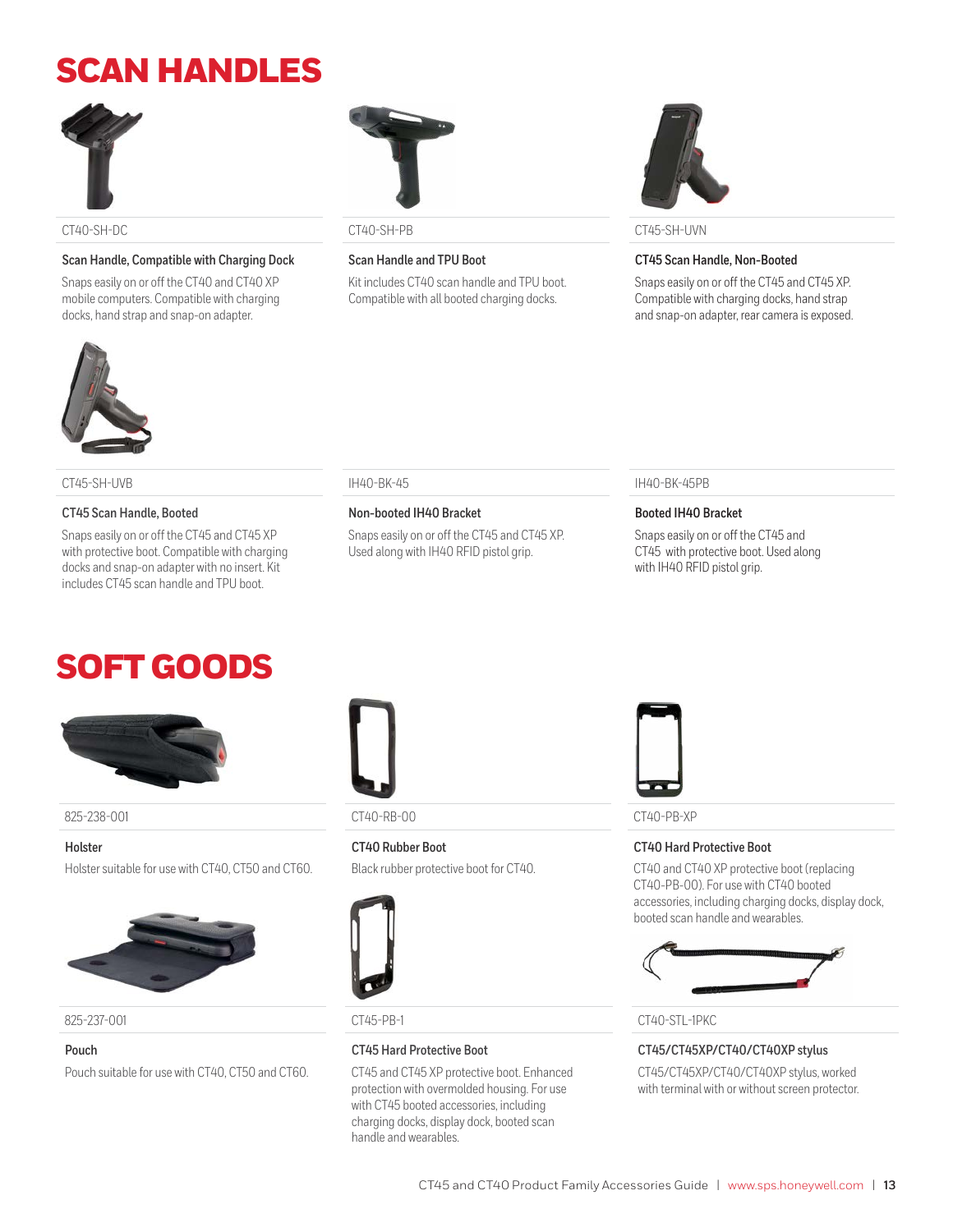## <span id="page-13-0"></span>ACCESSORIES



CT40-HS-3PK CT40-HS-HC CT45-SP-1PK

## **Kit, Hand Strap (3/pk)**

Kit of three replacement hand straps for CT40.



## **Healthcare Hand Strap (3/pk)**

Manufactured with disinfectant-ready material. Can be cleaned by approved disinfectant agents.



## **CT45/CT40 Screen Protector**

CT45/CT40 self adhesive, tempered glass screen protector, black frame.

#### CT40-QL-00 856-065-004 856-065-005

#### **Quad Lock Case**

Quad lock case to mount CT40 on Zebra RFD8500 RFID sled with quad lock.

#### **Industrial-Grade Micro-SD Card**

Micro-SD card, 1 GB, AF1GUDI, RoHS

**Note:** Micro-SD cards are required when databases are stored on the device. The database should be stored on the SD card.

#### 856-065-006 856-065-007

#### **Industrial-Grade Micro-SD Card**

Micro-SD card, 8 GB, AF1GUDI, RoHS

**Note:** Micro-SD cards are required when databases are stored on the device. The database should be stored on the SD card.

#### **Industrial-Grade Micro-SD Card**

Micro-SD card, 2 GB, AF1GUDI, RoHS

**Note:** Micro-SD cards are required when databases are stored on the device. The database should be stored on the SD card.

#### **Industrial-Grade Micro-SD Card**

Micro-SD card, 4 GB, AF1GUDI, RoHS

**Note:** Micro-SD cards are required when databases are stored on the device. The database should be stored on the SD card.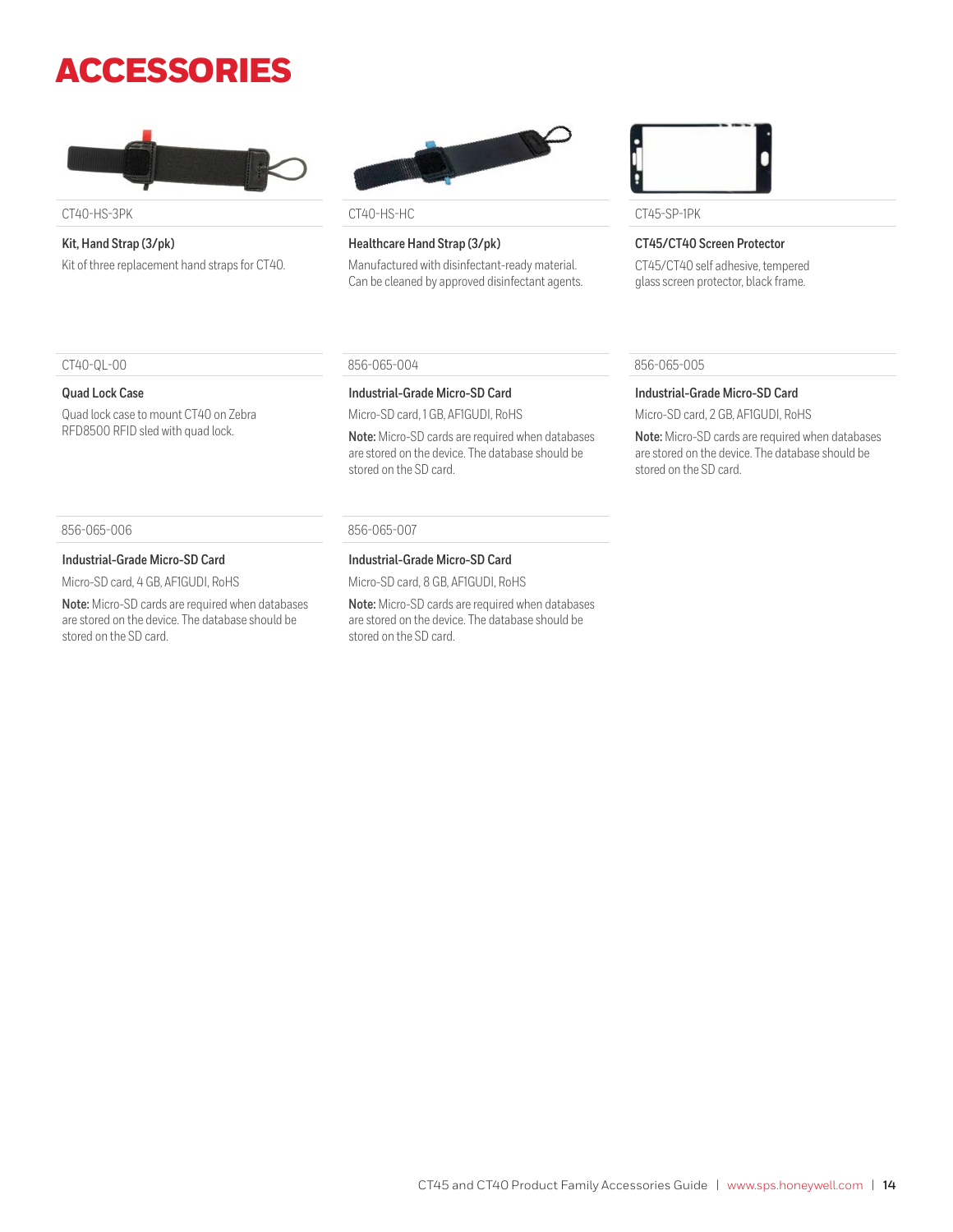## <span id="page-14-0"></span>AC LINE CORDS

**Power Cord (India)**

Power cord, India, 1.5 m (4.9 ft).

#### **Power Cord (U.S.)**

Power cord, United States, IEC320-C13, 1.85 m (6.07 ft).

**Power Cord (China)** Cable, China cord set (CCC), 2.5 m (8.2 ft).

#### 3007-4683-001 3007-4682-001 3007-4684-001

**5 Bay Power Cord (EU)** 5 Bay Chargers' power cable, C5 type, EU

50127245-001 50117501-001 50117503-001

**Power Cord (Australia)** Power cord, Australia, 2.5 m (8.2 ft).

#### 77900506E 77900507E 77900508E

**Power Cord (UK)** Power cord, United Kingdom, IEC320-C13, 2.5 m (8.2 ft).

**Power Cord (U.S.)** Cable, power cord/IEC, U.S., 2.5 m (8.2 ft).

**5 Bay Power Cord (UK)** 5 Bay Chargers' power cable, C5 type, UK

**Power Cord (CB)** Power cord, Argentina, Isled CB.

**Power Cord (EU)** Power cord, Europe, IEC320-C13, 2.5 m (8.2 ft).

19-19807 19-19726 3007-4681-001

**5 Bay Power Cord (U.S.)** 5 Bay Chargers' power cable, C5 type, US

**5 Bay Power Cord (ANZ)** 5 Bay Chargers' power cable, C5 type, ANZ